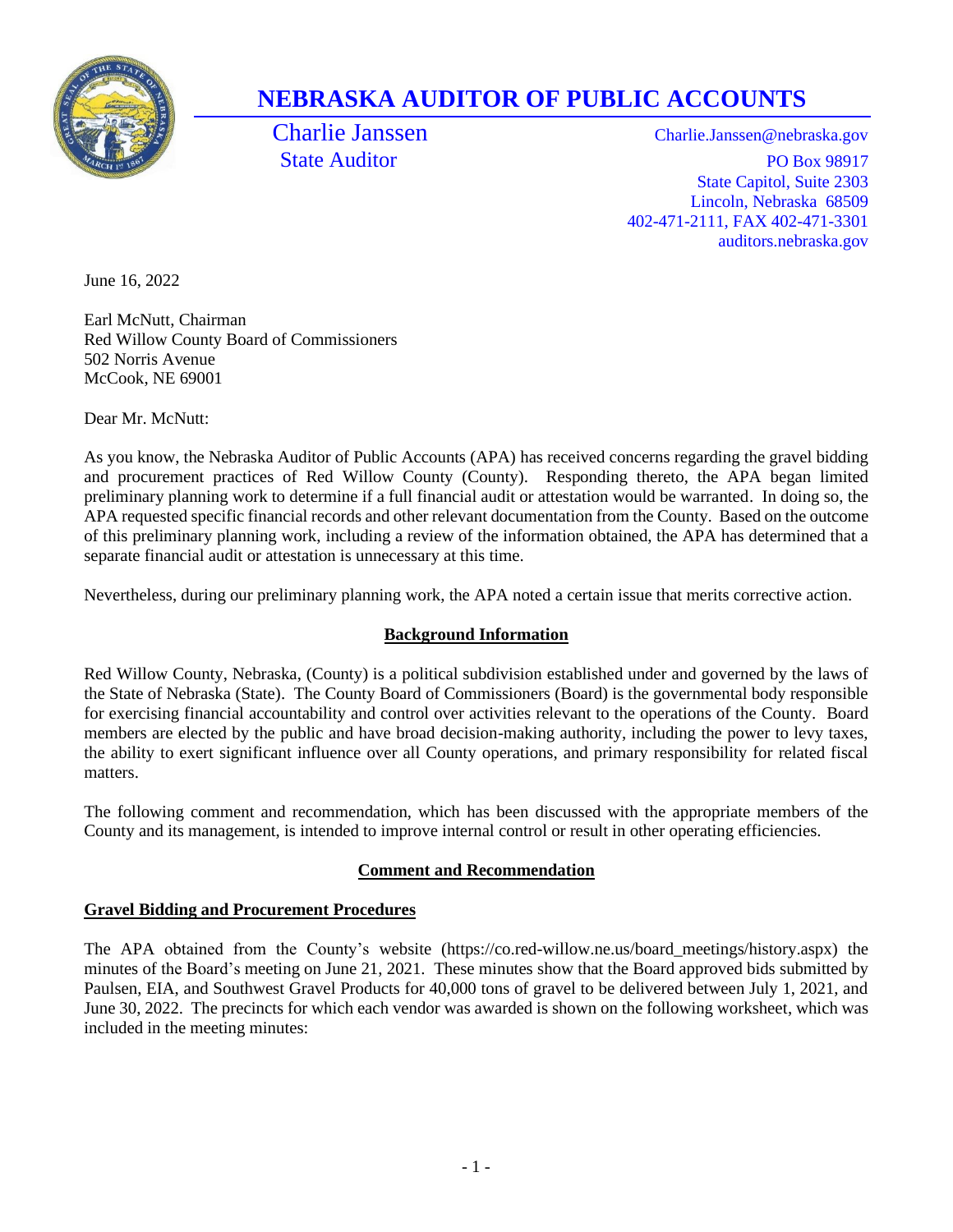|                   |                                                                                                                                                  |               | PROPOSALS COMPARISON WORKSHEET |               |               |                 |
|-------------------|--------------------------------------------------------------------------------------------------------------------------------------------------|---------------|--------------------------------|---------------|---------------|-----------------|
| 6/21/2021         |                                                                                                                                                  |               |                                |               |               |                 |
|                   | THE COUNTY RESERVES THE RIGHT TO WAIVE INFORMALITIES AND TO REJECT ANY OR ALL BIDS.                                                              |               |                                |               |               |                 |
|                   | We hereby propose to furnish all labor, materials and equipment and other items required to complete the project in the allotted time and at the |               |                                |               |               |                 |
|                   | prices stated below for the various precincts as tabulated.                                                                                      |               |                                |               |               |                 |
|                   | <b>BIDDER:</b>                                                                                                                                   | Paulsen       | <b>EIA</b>                     | Southwest     | Platte Valley | <b>Richards</b> |
| <b>PRECINCT</b>   | PRECINCT NAME                                                                                                                                    | PRICE PER TON | PRICE PER TON                  | PRICE PER TON | PRICE PER TON | PRICE PER TON   |
| <b>T1N, R26W</b>  | <b>LEBANON</b>                                                                                                                                   | *12.56        | 19.00                          |               |               |                 |
| <b>T1N, R27W</b>  | <b>BEAVER</b>                                                                                                                                    | $*11.93$      | 18.00                          |               |               |                 |
| <b>T1N, R28W</b>  | <b>DANBURY</b>                                                                                                                                   | $*11.65$      | 17.25                          |               |               |                 |
| <b>T1N, R29W</b>  | <b>GERVER</b>                                                                                                                                    | 13.28         | 16.20                          | *13.75        |               | 18.84           |
| <b>T1N, R30W</b>  | <b>GRANT</b>                                                                                                                                     | 14.52         | 13.90                          | $*13.75$      |               | 18.84           |
| <b>T2N, R26W</b>  | <b>TYRONE</b>                                                                                                                                    | $*11.84$      | 15.80                          |               |               |                 |
| <b>T2N, R27W</b>  | <b>MISSOURI RIDGE</b>                                                                                                                            | $*11.27$      | 14.90                          |               |               |                 |
| <b>T2N, R28W</b>  | <b>BONDVILLE</b>                                                                                                                                 | *11.73        | 17.20                          |               |               |                 |
| <b>T2N, R29W</b>  | <b>VALLEY GRANGE</b>                                                                                                                             | 12.30         | $*11.95$                       | 13.75         |               | 18.84           |
| <b>T2N, R30W</b>  | <b>DRIFTWOOD</b>                                                                                                                                 | 12.49         | $*11.90$                       | 13.75         |               | 18.84           |
| <b>T3N, R26W</b>  | <b>EAST VALLEY</b>                                                                                                                               | $*11.20$      | 17.20                          |               |               | 21.00           |
| <b>T3N, R27W</b>  | <b>INDIANOLA</b>                                                                                                                                 | $*11.04$      | 14.50                          |               |               | 21.00           |
| <b>T3N, R28W</b>  | <b>RED WILLOW</b>                                                                                                                                | $*11.04$      | 14.90                          |               |               | 21.00           |
| <b>T3N, R29W</b>  | <b>WILLOW GROVE</b>                                                                                                                              | $*11.13$      | 13.70                          | 13.75         | 19.95         | 16.44           |
| <b>T3N, R30W</b>  | <b>PERRY</b>                                                                                                                                     | 11.93         | $*11.50$                       | 13.75         | 19.95         | 16.44           |
| <b>T4N, R26W</b>  | <b>NORTH VALLEY</b>                                                                                                                              | $*11.60$      | 19.00                          |               |               | 21.00           |
| <b>T4N, R27W</b>  | <b>ALLIANCE</b>                                                                                                                                  | *11.02        | 19 00                          |               |               | 21.00           |
| <b>T4N, R28W</b>  | <b>FRITSCH</b>                                                                                                                                   | *11.59        | 17.60                          |               | 19.95         | 21.00           |
| <b>T4N, R29W</b>  | <b>BOX ELDER</b>                                                                                                                                 | $*12.12$      | 16.90                          | 13.75         | 19.95         | 16.44           |
| <b>T4N, R30W</b>  | <b>COLEMAN</b>                                                                                                                                   | 13.23         | $*12.80$                       | 13.75         | 19.95         | 16.44           |
| <b>FOB Price:</b> |                                                                                                                                                  | 8.80          | 10.00                          | 9.65          |               | 9.00            |

The winning bids are indicated with an asterisk. The meeting minutes also contain this statement:

*The Board accepted all bids and reserved the right to have a non-awarded supplier provide gravel at his bid price, if necessary.*

(Emphasis added.) The APA noted that, subsequent to the June 21, 2021, meeting, the Board approved the following payments to a non-awarded supplier, Richards Gravel Pit, Inc.:

| <b>Date</b> | <b>Vendor</b>             | <b>Amount</b> |  |
|-------------|---------------------------|---------------|--|
| 7/12/2021   | Richards Gravel Pit, Inc. | 9,720.00<br>S |  |
| 8/9/2021    | Richards Gravel Pit, Inc. | 5,103.00<br>S |  |
| 9/13/2021   | Richards Gravel Pit, Inc. | 2,673.00<br>S |  |
| 10/18/2021  | Richards Gravel Pit, Inc. | 9,963.00<br>S |  |
|             | <b>Total</b>              | \$27,459.00   |  |

However, State statute does not permit the County to use a "non-awarded supplier" when, as stated in the meeting minutes, all submitted bids have been accepted. Neb. Rev. Stat. § 39-810(1) (Cum. Supp. 2020) provides, in relevant part, the following:

*(c) All contracts for materials . . . for the purchase of gravel for roads, the cost and expense of which exceed twenty thousand dollars, shall be let to the lowest responsible bidder, but the board may reject any and all bids submitted for such materials.*

*(d) Upon rejection of any bid or bids by the board of such a county, such board shall have power and authority . . . to purchase gravel for roads.*

(Emphasis added.) Per the above statutory provisions, the Board may utilize a "non-awarded supplier" only after having previously rejected the submitted bids. In this case, the meeting minutes contain no indication that the original bids were rejected; to the contrary, they state unequivocally that the Board "accepted all bids."

According to the meeting minutes, the Board also "reserved the right to have a non-awarded supplier provide gravel at his bid price, if necessary." Given that, as stated explicitly in the meeting minutes, the Board "accepted all bids," there does not appear to have been any right to reserve under § 39-810(1) to purchase gravel from a "non-awarded supplier" – especially when subsection  $(1)(d)$  of that statute requires "rejection of any bid or bids" before enlisting another vendor. It should be noted that Neb. Rev. Stat. § 39-810(1)(a) (Cum. Supp. 2020) states, in relevant part, the following: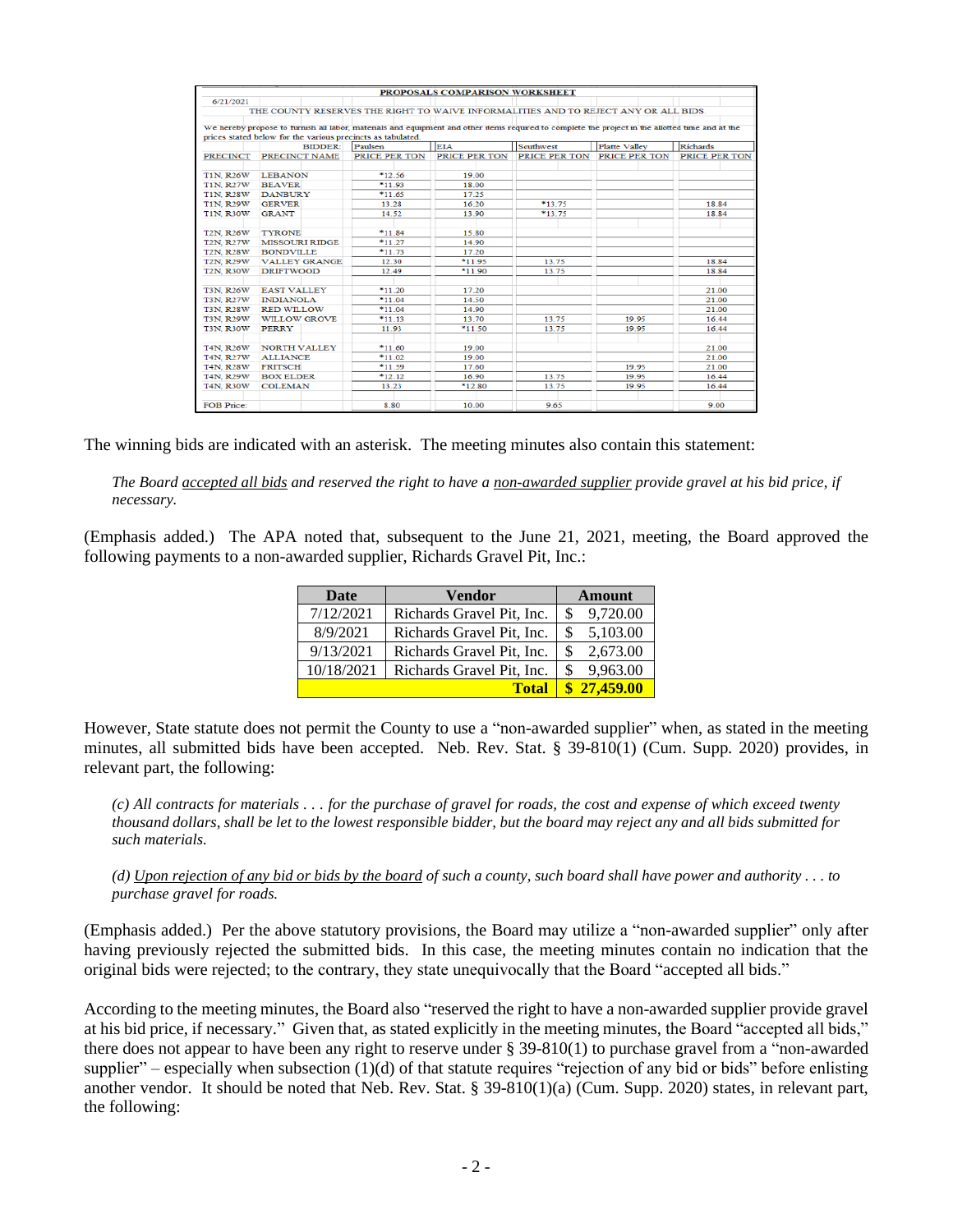*The county board of each county may . . . make improvements on roads, including the purchase of gravel for roads, and stockpile any materials to be used for such purposes, the cost and expense of which shall for no project exceed one hundred thousand dollars.*

(Emphasis added.) As used in § 39-810(1)(a), "improvements" does not appear to include mere road repairs and other types of routine maintenance. In Cheney v. Cty. Bd. of Sup'rs, 123 Neb. 624, 243 N.W. 881 (1932), the Nebraska Supreme Court (Court) reviewed the purchase of gravel by Buffalo County for road "resurfacing," opining that such repair work did not fall within the category of "improvements" that would trigger the statutory bidding requirement. The Court explained as follows:

*But the expenditures challenged and the services in dispute in the instant case were made and performed exclusively in "resurfacing" highways. "Resurface," as defined by the Century Dictionary is, "To put a new surface on; renew the surface of." To resurface, therefore, does not imply a new or additional construction, but the reverse. Ordinarily resurfacing occurs in highways when the original gravel surface, by reason of travel and the elements, has been in part worn, wasted, or destroyed by removal from, or being imbedded in, the highway. The original basic construction which constituted the highway "resurfaced" at all times remains; indeed, its continued existence is implied in the very use of the term "resurface." Nothing in the record before us tends to cast doubt on this conclusion. "Resurfacing" a gravel highway, in the absence of controverting evidence, is, in its essential nature, a repair, a term we have judicially defined, in relation to bridges in the road law, as "to restore to a sound or good state after decay, injury, dilapidation, or partial destruction." Brown County v. Keya Paha County, 88 Neb. 117, 129 N.W. 250; Platte County v. Butler County, 91 Neb. 132, 134, 135 N.W. 439.*

Id. at 629, 243 N.W. at 883. The distinction between the term "improvements," as used in § 39-810(1)(a), and other types of road upkeep, including "repairs" and "maintenance," for which gravel would otherwise be purchased pursuant to § 39-810(1)(c) & (d), was driven home further by the Court of Appeals of Kentucky, which cited the Court's Cheney decision in explaining the following:

*A distinction in the use of these words has been recognized in statutes concerning highways and roads. "Improvement" has been held to embrace construction or reconstruction work of a character distinguished from repair. "Maintain" has been accorded the same meaning as "repair". "Maintenance" was held to mean "not creation of something new". Ordinary gravel resurfacing of public highways was held to be in the nature of "repair" and not "improvement".* 

*In short, "improve" and "construct" mean to make better the original status, while "maintain" and "repair" mean to preserve or remedy the original condition.* 

*To hold that the words "improve and construct" . . . include maintenance and repair of roads would be giving these ordinary words a strained and unwarranted meaning.* 

Thompson v. Bracken Cty., 294 S.W.2d 943, 946 (Ky. 1956) (internal citations omitted). Thus, unlike gravel purchased for a major improvement project under § 39-810(1)(a), gravel acquired for more routine road repair and maintenance at a cost exceeding \$20,000 is subject to the competitive bidding requirement set out in § 39-810(1)(c). Only when the Board has formally rejected the bid(s) received for such a gravel purchase may a "non-awarded supplier" be considered under  $\S$  39-810(1)(d).

According to the Nebraska Attorney General, "The question of awarding or rejecting bids must be decided by a majority of supervisors present at a regular or special meeting of the Board, provided that a quorum is present." Op. Att'y Gen. No. 88036 (July 25, 1988). Thus, the Board's actual "rejection" under § 39-810(1)(d) should, at the very least, be documented in that body's meeting minutes. This would ensure compliance with Neb. Rev. Stat. § 84-1413 (Supp. 2021) of the Open Meetings Act, which requires, among other things, the following:

*(1) Each public body shall keep minutes of all meetings showing the time, place, members present and absent, and the substance of all matters discussed.*

*(2) Any action taken on any question or motion duly moved and seconded shall be by roll call vote of the public body in open session, and the record shall state how each member voted or if the member was absent or not voting . . . .*